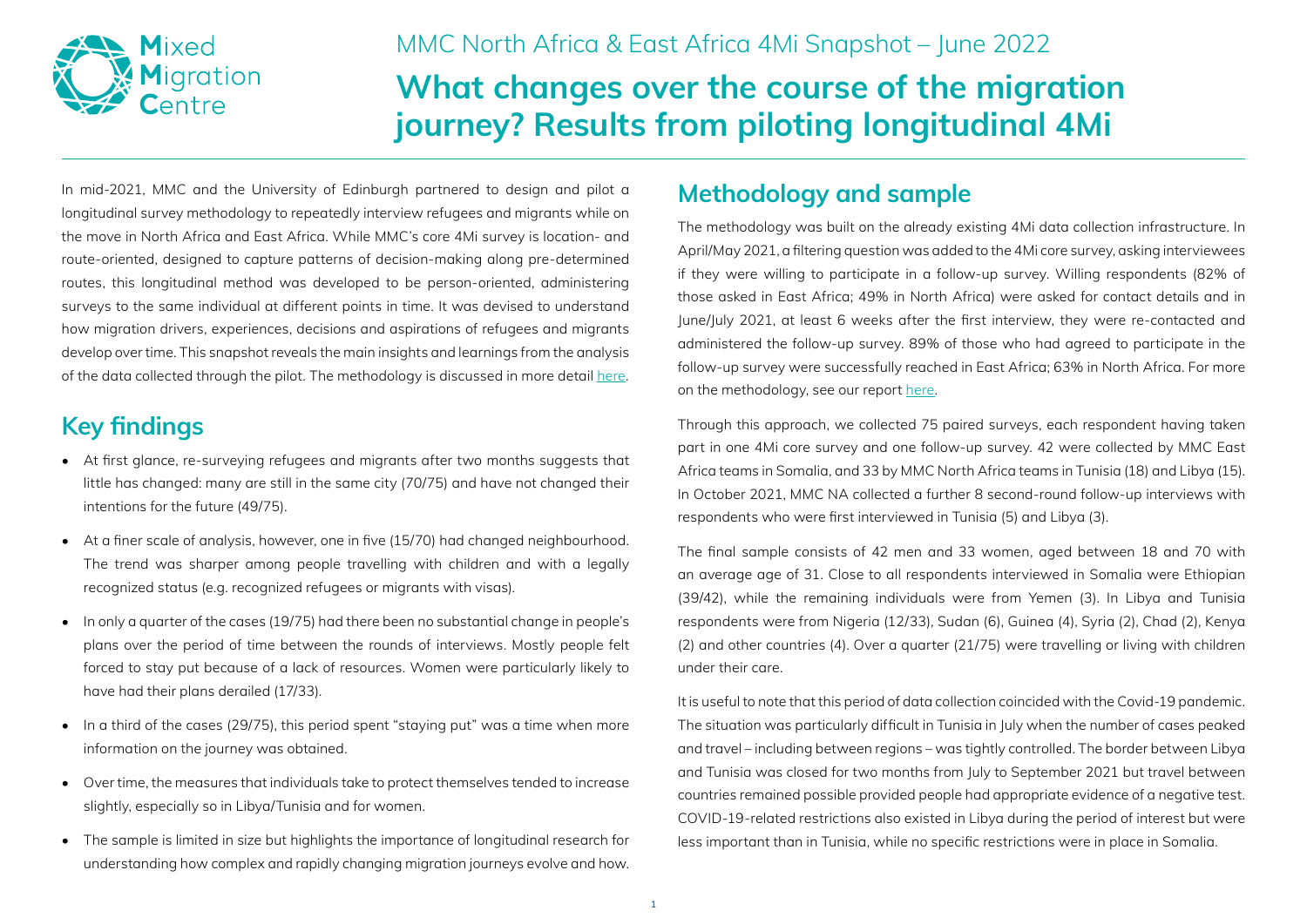### **Below the surface: local displacement**

#### **Mobility after two months: close to no one had moved country or city**

Between the two survey rounds, few people moved: only one respondent had moved country and four had changed cities. For many, however, this was in line with the intentions declared during the first interview. Of those who during the first interview had reported having reached the end of their journey (29/75), all had remained not only in the same country but also in the same city. This group was overwhelmingly composed of Ethiopians settled in Somalia (25/29). Among those who had declared that they had not reached the end of their journey, suggesting plans to move forward (46), only one respondent had moved country, by travelling back to his country of origin: first interviewed in Libya, he had returned to Chad by the second interview (but was still planning to travel to Italy, reflecting the non-linear). $<sup>1</sup>$  All the remaining 45 respondents with plans to move further</sup> remained in the same country two months later.

Intended onward movement was directed mostly towards Europe and Saudi Arabia. Specifically, almost all of those interviewed in Libya and Tunisia (27/30) intended to travel to Europe, and a few to Canada/Australia (3). Respondents in Somalia were mostly aiming for Saudi Arabia (9/15), with others hoping to reach Europe (4), Swaziland (1) or they did not know (1).

#### **Changing neighbourhood, however, was not uncommon**

Within the two-month period, individuals nonetheless did change neighbourhood on a more localised scale. Among the 70 that had remained in the same country and city, one in five (15/70) had changed neighbourhood. The decision was most commonly driven by the need to find somewhere cheaper (8/15), or the need to move closer to family/friends (6/15). Here we see the advantages of this methodology for understanding localised patterns of mobility during the course of migration journeys.

#### **Figure 1. Have you changed neighbourhoods? (n=70)**



The small sample limits the comparative exploration of the profile of those who did/did not move neighbourhoods, but some trends do appear (see Figure 1): those travelling with children (who also tended to be older) had more commonly changed neighbourhoods, as did those who did not have any schooling and those with a recognized legal status (e.g. refugee or asylum seekers). Interestingly, no stark difference appeared when looking at gender, or the effort people said that they deployed to protect themselves - it could not be established that changing neighbourhood was an active strategy to increase protection.

### **Changing plans, re-assessing strategies**

#### **Assessments of the migration experience changed for many**

At first glance, it may seem that respondents' reflections on their decision to migrate saw limited change over time: a similar ratio of people said 'yes', they would have started this journey knowing what they know now (37/75 in the second round vs. 38/75 at first interview). Similarly, the results did not substantially change to the question "How likely are you to encourage others to migrate as you have, knowing what you know now?" (1.82 in the second round vs 1.62 at first interview, on a scale from 0-very unlikely to 4-very likely).

<sup>1</sup> This interview shows that the longitudinal methodology is able to capture at least some cross-border movement.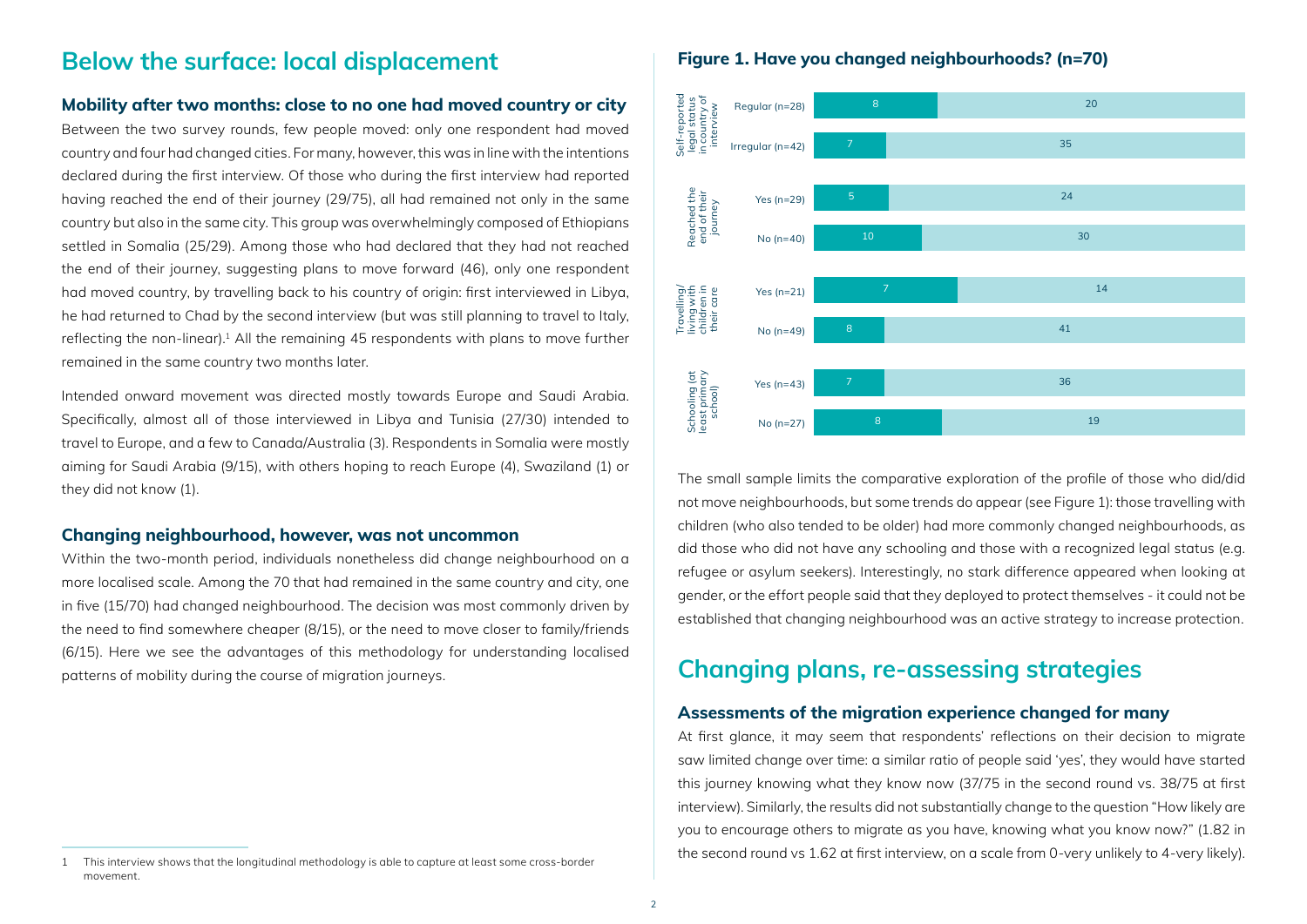However, looking at *individual* rather than *average* responses to the same two variables, many did change their answers to these questions (just under half: see Figure 2, where a positive score indicates that a respondent made a more positive assessment in round 2, and a negative score a more negative assessment). These changes go both ways and highlight the unpredictability of migration journeys and intentions and the possible frequent swings in how people perceive and describe their experience when posed a reflective, subjective question. These findings are also not necessarily aligned with changes in how respondents choose to protect themselves, reinforcing research that shows that migration decision-making is influenced by temporally and spatially disparate factors.

Additionally, when asked the question "Do you think differently about your migration journey since we last spoke?" 10/33 of respondents in Tunisia/Libya and 6/42 of those in Somalia explain that they do now think differently about their migration journey, often expressing having found more difficulties than they had envisaged.



### **Figure 2. Change in responses to assessments of the migration journey**

Note: A positive score indicates a shift to a more positive answer, and a negative the inverse. Answer options were originally coded as follows to "Would you have started this journey knowing what you know now? no=0, don't know/unsure=1, and yes=2; "How likely are you to encourage others to migrate as you have, knowing what you know now?" very unlikely=0, unlikely=1, neutral=2, likely=3, very likely=4),

#### **For many, the two months between interviews did not go as planned**

When asked whether, between the first and second interviews, their journey had gone according to plan, around a quarter (19/75) reported that 'yes', they were where they planned to be, and another quarter (19/75) had no fixed plans. The other half of the sample stated that their journey had not gone according to their plans (33/75) or refused to answer (4). Albeit limited in size, the sample allows analysis of the profiles of those who said their journey was going according to plan (19) versus those who did not (56).

As outlined in Figure 3, it was more common for respondents in Libya/Tunisia to report that the journey had not gone as planned (21/33), than those in Somalia (12/42), where more participants had reached the end of their journey in round one. Proportionally, more women reported their journeys had not gone as planned (17/33) than did men (16/42). As may be expected, among those who had reached the end of their journey, more were where they planned to be (12/29) than among those who had not yet reached the end of their journey (6/45).

The most frequently cited reasons for people's inability to move on as planned (27) were due to a lack of money (16/27), not being able to decide where to go (6), or because their route was blocked by regulations or border closures, including those related to Covid-19 (5). Most (10/16) of those citing the lack of financial resources as a barrier to further movement, which had rendered them involuntarily immobile, outlined that their financial situation had worsened over the past two months. Conversely, a few respondents had not moved as planned because they had found work/income opportunities in their current locations, outlining decisions to voluntarily stay put.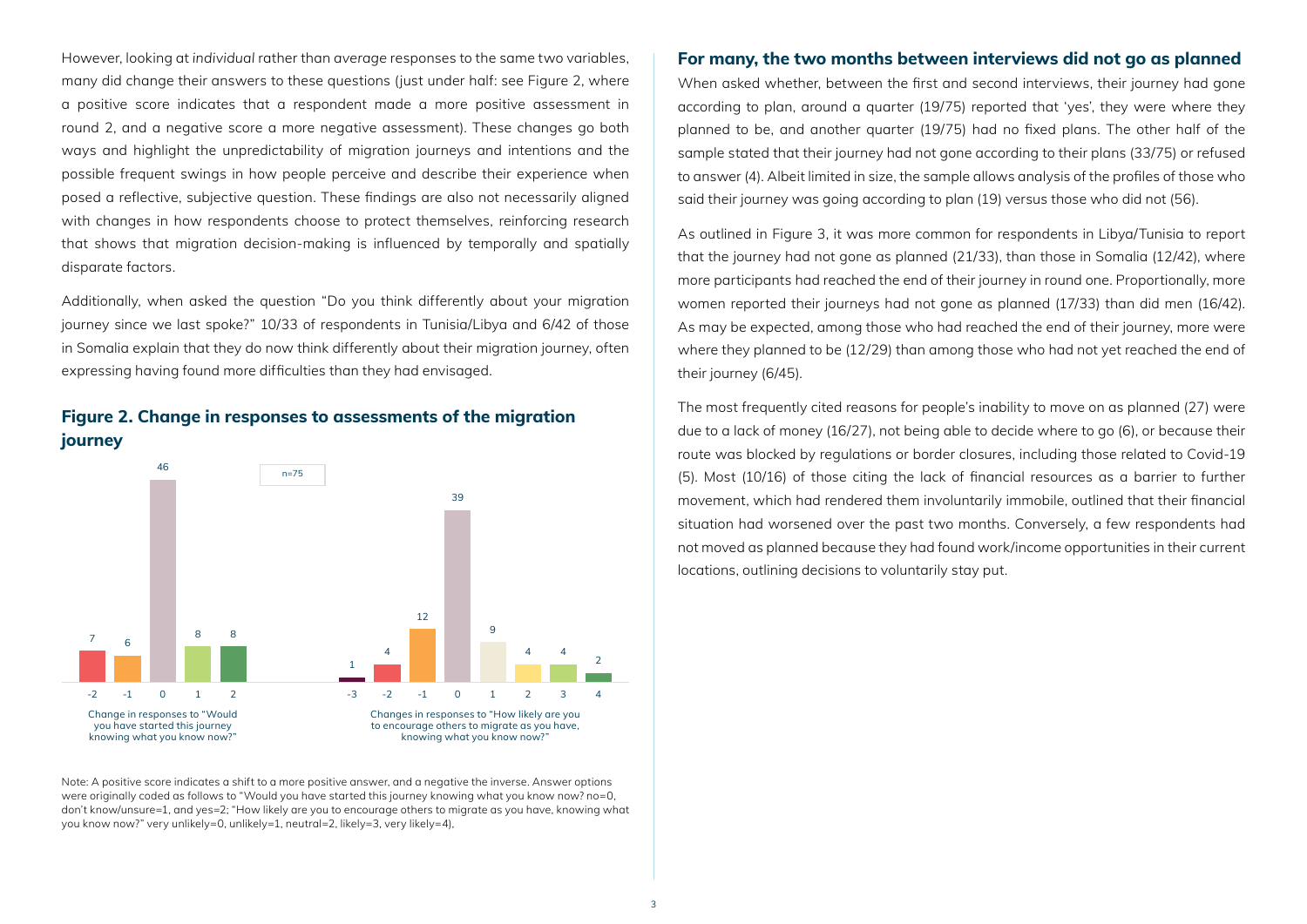### **Figure 3. Has the journey between when we last spoke and now gone according to plan?**



#### **Changing journey plans, not future plans**

It is, however, important to bear in mind that the question focused on how past journey plans had unfolded. Future plans – i.e. where people intend to go– did not change substantially during the time between the two survey rounds: the majority of respondents had not changed their plans for the future (49/75). In a similar pattern to previous observations, this was more common among those interviewed in Somalia (32/42), than it was for those interviewed in Libya/Tunisia (17/33). Among those in Libya/ Tunisia who had changed their plans (16/33), this most commonly entailed a change in intended destination (6/16), a change in planned means of travel (5/16) or a change in the duration of the journey (3/16).

The two months or so of "staying put" between survey rounds was a period of time during which refugees and migrants reconsidered and reassessed their options. During the time considered, 29/75 explained having obtained more information about routes, destinations, costs, risks, etc. Interestingly, it was more common for those who had obtained more information to have changed their future plans in some way (15/29) than for those who had not obtained any additional information (8/46). It was also more common for respondents who responded 'yes' to the question "Do you think differently about your migration journey since we last spoke?" to have changed their future plans (9/16) compared to those who did not think differently about their migration journey (14/56).

#### **Increasing protection levels**

As outlined in Figure 4, protection measures changed for many respondents. Around half of the sample cited doing more to protect themselves than they did at the time of the first interview (36/75), with a higher proportion doing so in Libya/Tunisia (18/33). It was rare in both regions of data collection for respondents to be doing less to protect themselves than in the first round of data collection, even if they may have become more familiar with the context. It was more common for those who had changed city or neighbourhood during the two months to be doing more to protect themselves (11/19) than it was for those who remained in the same location (24/55). Proportionally, more women (18/33) than men (18/42) reported doing more to protect themselves than before.

### **Figure 4. To what extent do you think that you have changed how you protect yourself from abuse and crime?**